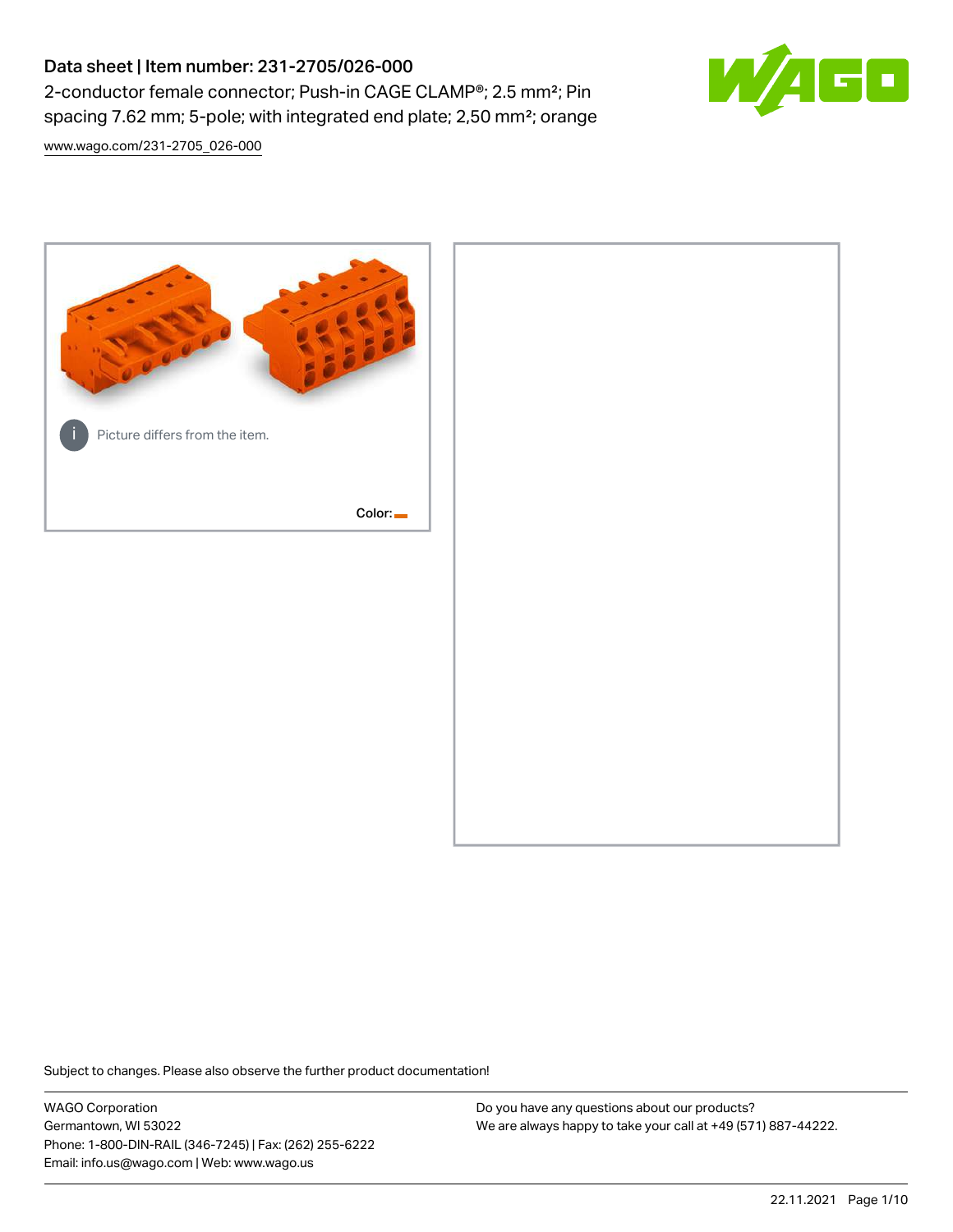



#### Item description

- $\blacksquare$ Universal connection for all conductor types
- $\blacksquare$ Two conductor entries per pole
- $\blacksquare$ For looping through power or data buses
- $\blacksquare$ Bus connection is retained, even when unmated
- $\blacksquare$ Push-in termination of solid and ferruled conductors
- $\blacksquare$ With coding fingers

## Data

#### Notes

| Safety information 1 | The MCS-MULTI CONNECTION SYSTEM includes connectors<br>without breaking capacity in accordance with DIN EN 61984. When<br>used as intended, these connectors must not be connected<br>/disconnected when live or under load. The circuit design should<br>ensure header pins, which can be touched, are not live when<br>unmated. |
|----------------------|-----------------------------------------------------------------------------------------------------------------------------------------------------------------------------------------------------------------------------------------------------------------------------------------------------------------------------------|
| Variants:            | Gold-plated or partially gold-plated contact surfaces<br>Other versions (or variants) can be requested from WAGO Sales or<br>configured at https://configurator.wago.com/                                                                                                                                                         |

Subject to changes. Please also observe the further product documentation!

| <b>WAGO Corporation</b>                                | Do you have any questions about our products?                 |
|--------------------------------------------------------|---------------------------------------------------------------|
| Germantown, WI 53022                                   | We are always happy to take your call at +49 (571) 887-44222. |
| Phone: 1-800-DIN-RAIL (346-7245)   Fax: (262) 255-6222 |                                                               |
| Email: info.us@wago.com   Web: www.wago.us             |                                                               |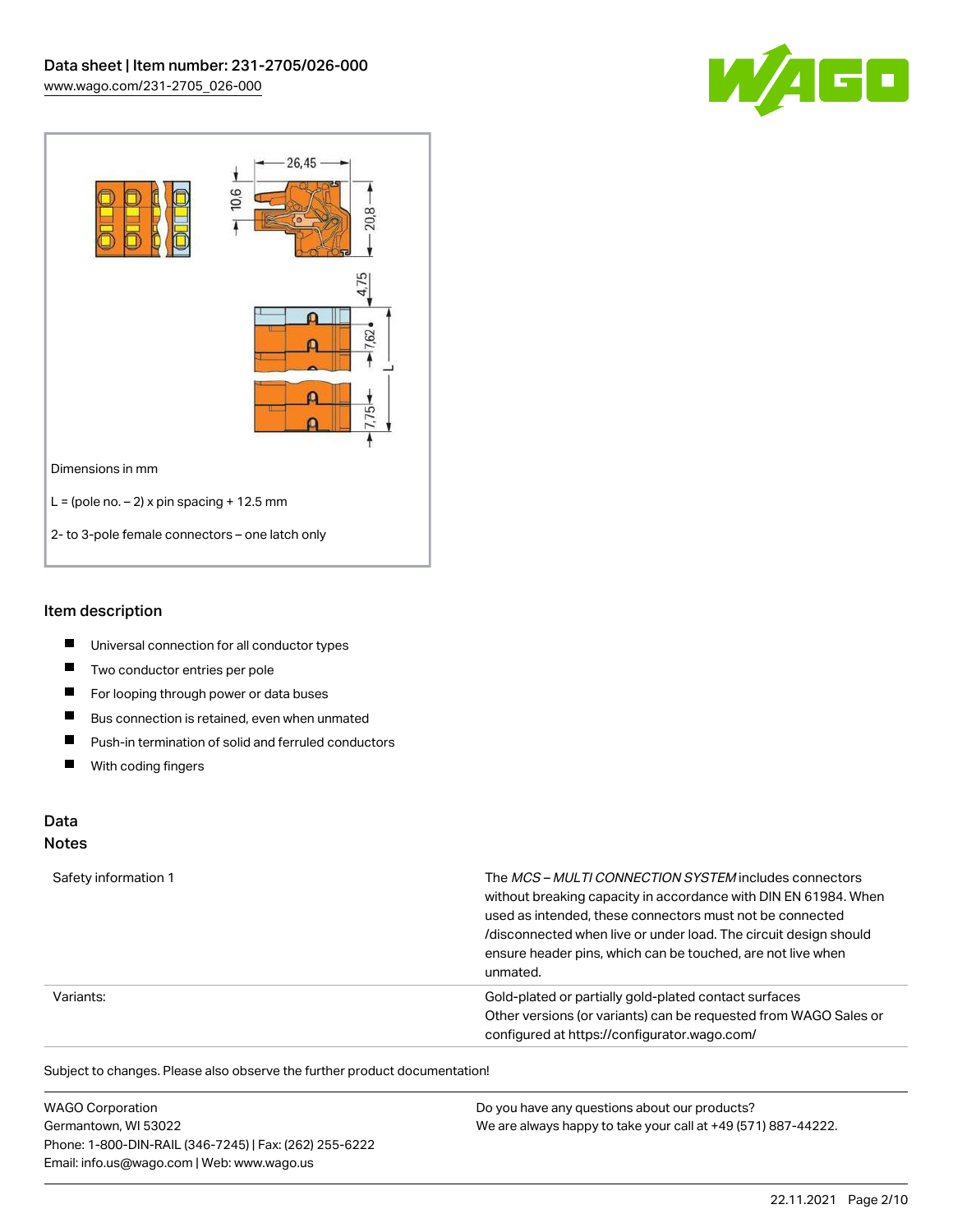

## Electrical data

## IEC Approvals

| Ratings per                 | IEC/EN 60664-1                                                        |
|-----------------------------|-----------------------------------------------------------------------|
| Rated voltage (III / 3)     | 500 V                                                                 |
| Rated surge voltage (III/3) | 6 kV                                                                  |
| Rated voltage (III/2)       | 630 V                                                                 |
| Rated surge voltage (III/2) | 6 <sub>k</sub> V                                                      |
| Nominal voltage (II/2)      | 1000V                                                                 |
| Rated surge voltage (II/2)  | 6 kV                                                                  |
| Rated current               | 16A                                                                   |
| Legend (ratings)            | $(III / 2)$ $\triangle$ Overvoltage category III / Pollution degree 2 |

## UL Approvals

| Approvals per                  | UL 1059 |
|--------------------------------|---------|
| Rated voltage UL (Use Group B) | 300 V   |
| Rated current UL (Use Group B) | 20A     |
| Rated voltage UL (Use Group D) | 300 V   |
| Rated current UL (Use Group D) | 10 A    |

## Ratings per UL

| Rated voltage UL 1977 | 600 V       |
|-----------------------|-------------|
| Rated current UL 1977 | 20h<br>20 A |

### CSA Approvals

| Approvals per                   | CSA   |
|---------------------------------|-------|
| Rated voltage CSA (Use Group B) | 300 V |
| Rated current CSA (Use Group B) | 15 A  |
| Rated voltage CSA (Use Group D) | 300 V |
| Rated current CSA (Use Group D) | 10 A  |

### Connection data

| Total number of connection points |  |
|-----------------------------------|--|
| Total number of potentials        |  |
| Number of connection types        |  |

Subject to changes. Please also observe the further product documentation!

| <b>WAGO Corporation</b>                                | Do you have any questions about our products?                 |
|--------------------------------------------------------|---------------------------------------------------------------|
| Germantown, WI 53022                                   | We are always happy to take your call at +49 (571) 887-44222. |
| Phone: 1-800-DIN-RAIL (346-7245)   Fax: (262) 255-6222 |                                                               |
| Email: info.us@wago.com   Web: www.wago.us             |                                                               |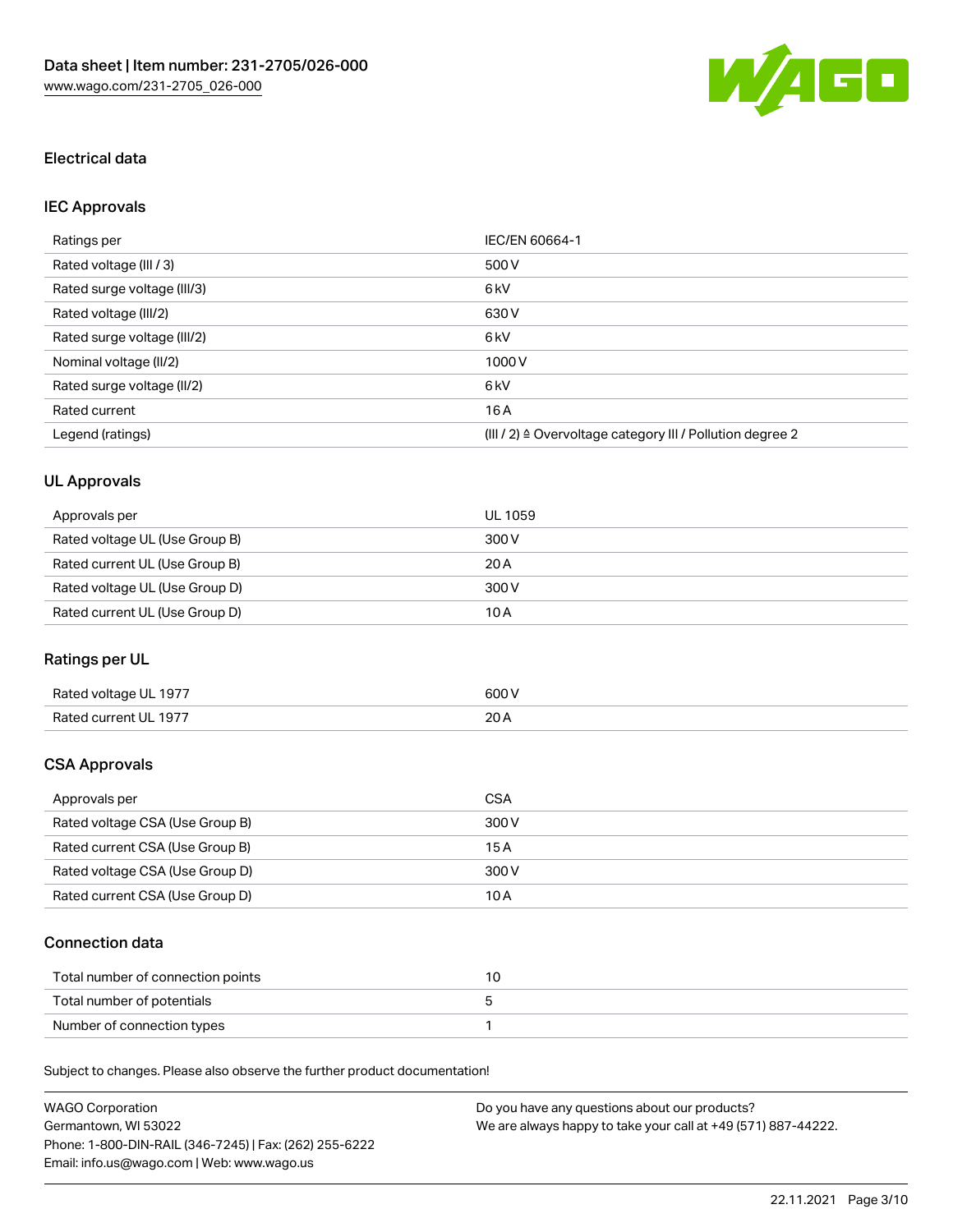[www.wago.com/231-2705\\_026-000](http://www.wago.com/231-2705_026-000)



### Number of levels 1

#### Connection 1

| Connection technology                             | Push-in CAGE CLAMP®                   |
|---------------------------------------------------|---------------------------------------|
| Actuation type                                    | Operating tool                        |
| Solid conductor                                   | $0.22.5$ mm <sup>2</sup> / 24  12 AWG |
| Fine-stranded conductor                           | $0.22.5$ mm <sup>2</sup> / 24  12 AWG |
| Fine-stranded conductor; with insulated ferrule   | $0.251.5$ mm <sup>2</sup>             |
| Fine-stranded conductor; with uninsulated ferrule | $0.252.5$ mm <sup>2</sup>             |
| Strip length                                      | $910$ mm $/0.350.39$ inch             |
| Number of poles                                   | 5                                     |
| Conductor entry direction to mating direction     | 0°                                    |

## Physical data

| Pin spacing | 7.62 mm / 0.3 inch    |
|-------------|-----------------------|
| Width       | 35.36 mm / 1.392 inch |
| Height      | 20.8 mm / 0.819 inch  |
| Depth       | 26.45 mm / 1.041 inch |

### Plug-in connection

| Contact type (pluggable connector) | Female connector/socket |
|------------------------------------|-------------------------|
| Connector (connection type)        | for conductor           |
| Mismating protection               | No                      |
| Locking of plug-in connection      | Without                 |

#### Material data

| Color                       | orange                            |
|-----------------------------|-----------------------------------|
| Material group              |                                   |
| Insulation material         | Polyamide (PA66)                  |
| Flammability class per UL94 | V <sub>0</sub>                    |
| Clamping spring material    | Chrome nickel spring steel (CrNi) |
| Contact material            | Copper alloy                      |
| Contact plating             | tin-plated                        |
| Fire load                   | 0.249 MJ                          |
| Weight                      | 13.5g                             |

Subject to changes. Please also observe the further product documentation!

| <b>WAGO Corporation</b>                                | Do you have any questions about our products?                 |
|--------------------------------------------------------|---------------------------------------------------------------|
| Germantown, WI 53022                                   | We are always happy to take your call at +49 (571) 887-44222. |
| Phone: 1-800-DIN-RAIL (346-7245)   Fax: (262) 255-6222 |                                                               |
| Email: info.us@wago.com   Web: www.wago.us             |                                                               |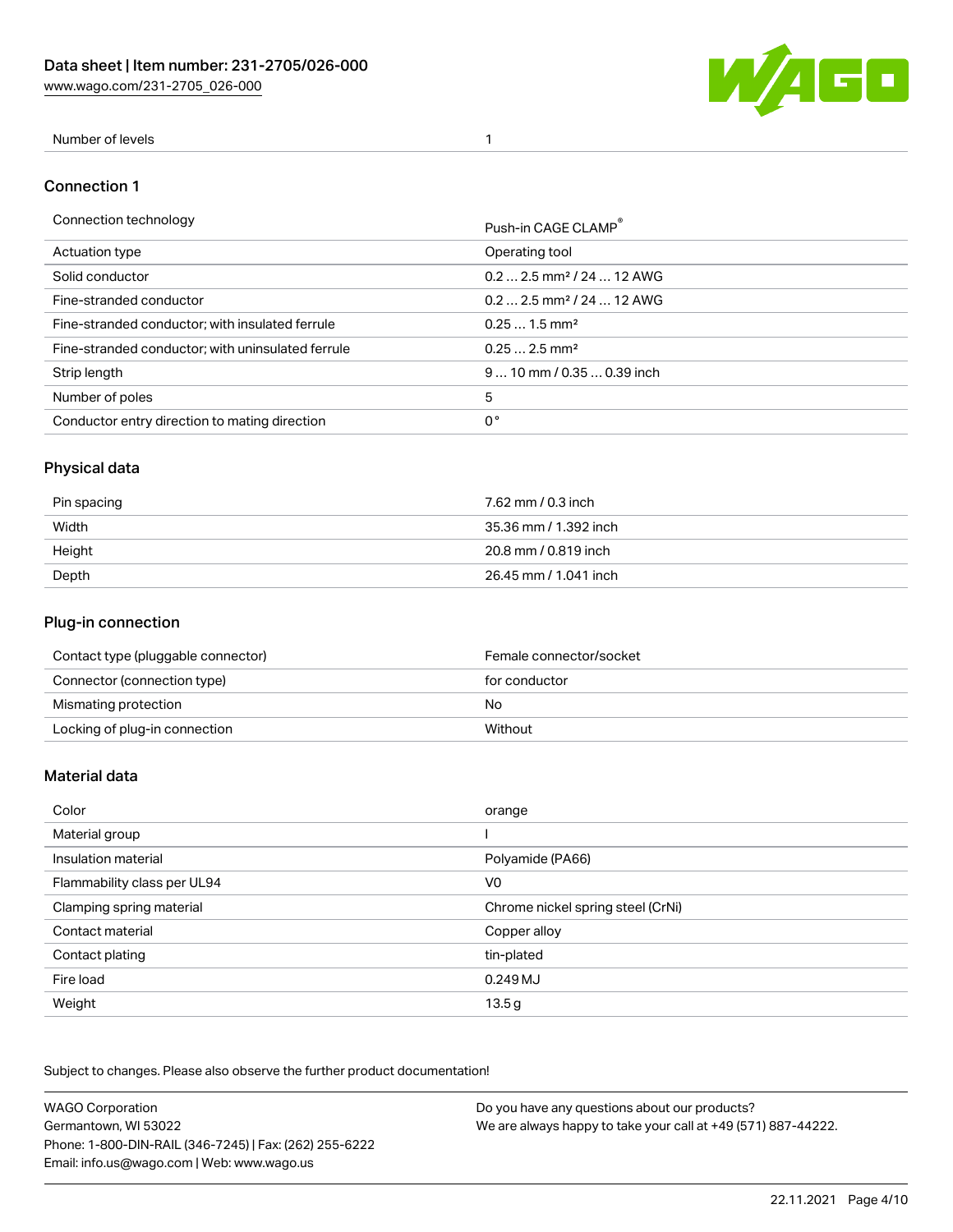

#### Environmental requirements

| Limit temperature range | . +85 °C<br>-60<br>___ |
|-------------------------|------------------------|
|-------------------------|------------------------|

#### Commercial data

| <b>Product Group</b>  | 3 (Multi Conn. System) |
|-----------------------|------------------------|
| PU (SPU)              | 50 Stück               |
| Packaging type        | box                    |
| Country of origin     | PL                     |
| <b>GTIN</b>           | 4044918565424          |
| Customs tariff number | 8536694040             |

### Approvals / Certificates

#### Country specific Approvals

|      |                          |                                 | Certificate |
|------|--------------------------|---------------------------------|-------------|
| Logo | Approval                 | <b>Additional Approval Text</b> | name        |
|      | CВ                       | IEC 61984                       | NL-39756    |
|      | DEKRA Certification B.V. |                                 |             |

#### Ship Approvals

| Logo | Approval                                  | <b>Additional Approval Text</b> | Certificate<br>name             |
|------|-------------------------------------------|---------------------------------|---------------------------------|
| ABS  | <b>ABS</b><br>American Bureau of Shipping | $\overline{\phantom{0}}$        | 19-<br>HG1869876-<br><b>PDA</b> |

#### UL-Approvals

| Logo | Approval                            | <b>Additional Approval Text</b> | Certificate<br>name |
|------|-------------------------------------|---------------------------------|---------------------|
| 8    | UL<br>UL International Germany GmbH | <b>UL 1059</b>                  | E45172              |
| J    | UL<br>UL International Germany GmbH | <b>UL 1977</b>                  | E45171              |

Subject to changes. Please also observe the further product documentation!

WAGO Corporation Germantown, WI 53022 Phone: 1-800-DIN-RAIL (346-7245) | Fax: (262) 255-6222 Email: info.us@wago.com | Web: www.wago.us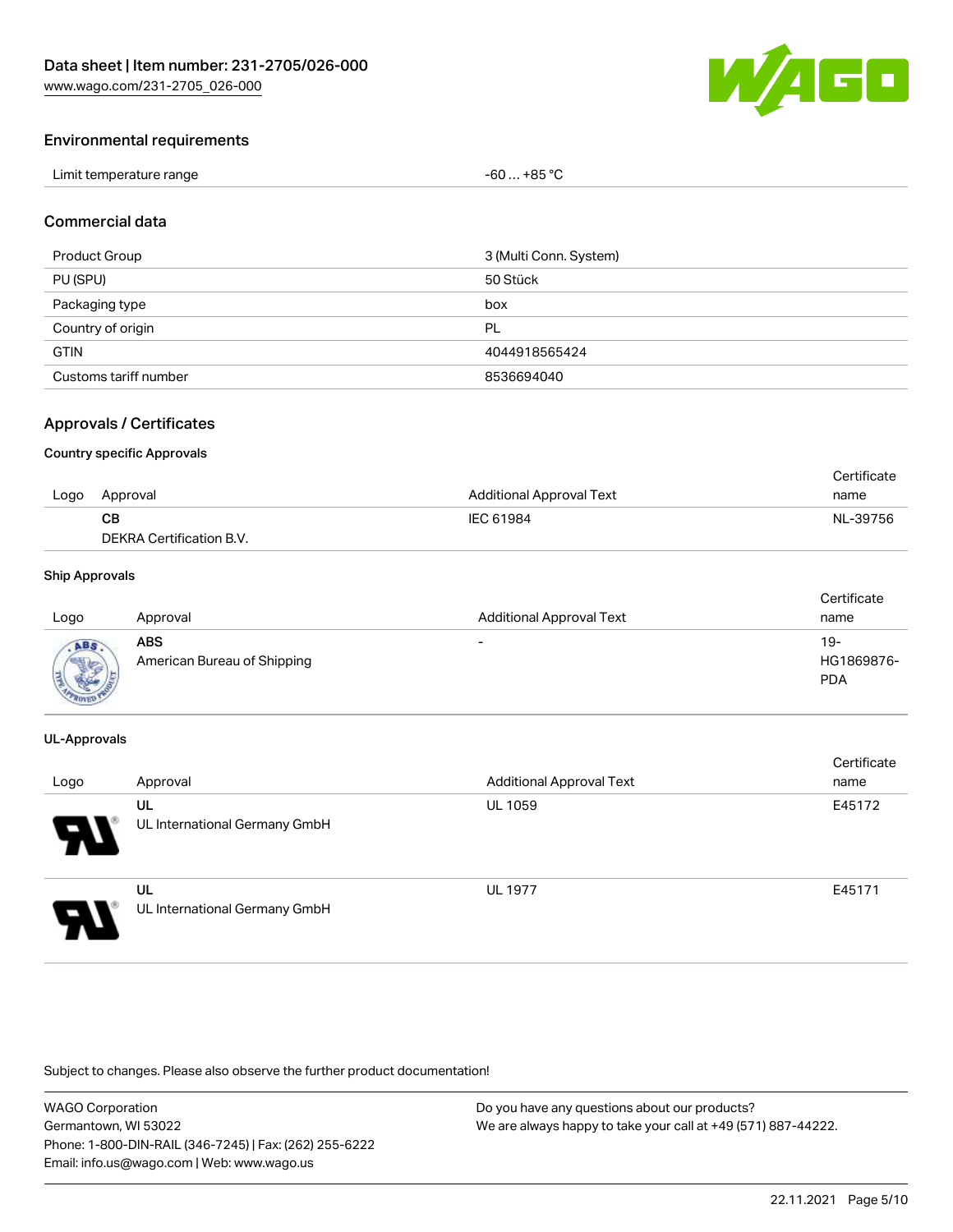

### **Counterpart**



#### Item no.731-635

Email: info.us@wago.com | Web: www.wago.us

| <b>AND</b> | טטט וטוויווטוו<br>1-conductor male connector; CAGE CLAMP®; 2.5 mm <sup>2</sup> ; Pin spacing 7.62 mm; 5-pole; 2,50 mm <sup>2</sup> ;<br>orange | www.wago.com/731-635             |
|------------|------------------------------------------------------------------------------------------------------------------------------------------------|----------------------------------|
| ÷          | Item no.231-935/001-000<br>THT male header; 1.0 x 1.0 mm solder pin; angled; Pin spacing 7.62 mm; 5-pole; orange                               | www.wago.com/231-935/001-<br>000 |
|            | Item no.231-735/001-000<br>THT male header; 1.0 x 1.0 mm solder pin; straight; Pin spacing 7.62 mm; 5-pole; orange                             | www.wago.com/231-735/001-<br>000 |

### Optional accessories

#### Strain relief

| Strain relief plate                             |                                                                                                                              |                                                                                                                |
|-------------------------------------------------|------------------------------------------------------------------------------------------------------------------------------|----------------------------------------------------------------------------------------------------------------|
|                                                 | Item no.: 734-229<br>Strain relief plate; orange                                                                             | www.wago.com/734-229                                                                                           |
| Insulations stops                               |                                                                                                                              |                                                                                                                |
| Insulation stop                                 |                                                                                                                              |                                                                                                                |
|                                                 | Item no.: 231-673<br>Insulation stop; 0.08-0.2 mm <sup>2</sup> / 0.2 mm <sup>2</sup> "s"; white                              | www.wago.com/231-673                                                                                           |
|                                                 | Item no.: 231-674<br>Insulation stop; 0.25 - 0.5 mm <sup>2</sup> ; light gray                                                | www.wago.com/231-674                                                                                           |
|                                                 | Item no.: 231-675<br>Insulation stop; 0.75 - 1 mm <sup>2</sup> ; dark gray                                                   | www.wago.com/231-675                                                                                           |
| <b>Testing accessories</b>                      |                                                                                                                              |                                                                                                                |
| Testing accessories                             |                                                                                                                              |                                                                                                                |
|                                                 | Item no.: 231-662<br>Test plugs for female connectors; for 7.5 mm and 7.62 mm pin spacing; 2,50 mm <sup>2</sup> ; light gray | www.wago.com/231-662                                                                                           |
| <b>Ferrules</b>                                 |                                                                                                                              |                                                                                                                |
| Ferrule                                         |                                                                                                                              |                                                                                                                |
|                                                 | Item no.: 216-101<br>Ferrule; Sleeve for 0.5 mm <sup>2</sup> / AWG 22; uninsulated; electro-tin plated; silver-colored       | www.wago.com/216-101                                                                                           |
|                                                 | Subject to changes. Please also observe the further product documentation!                                                   |                                                                                                                |
| <b>WAGO Corporation</b><br>Germantown, WI 53022 | Phone: 1-800-DIN-RAIL (346-7245)   Fax: (262) 255-6222                                                                       | Do you have any questions about our products?<br>We are always happy to take your call at +49 (571) 887-44222. |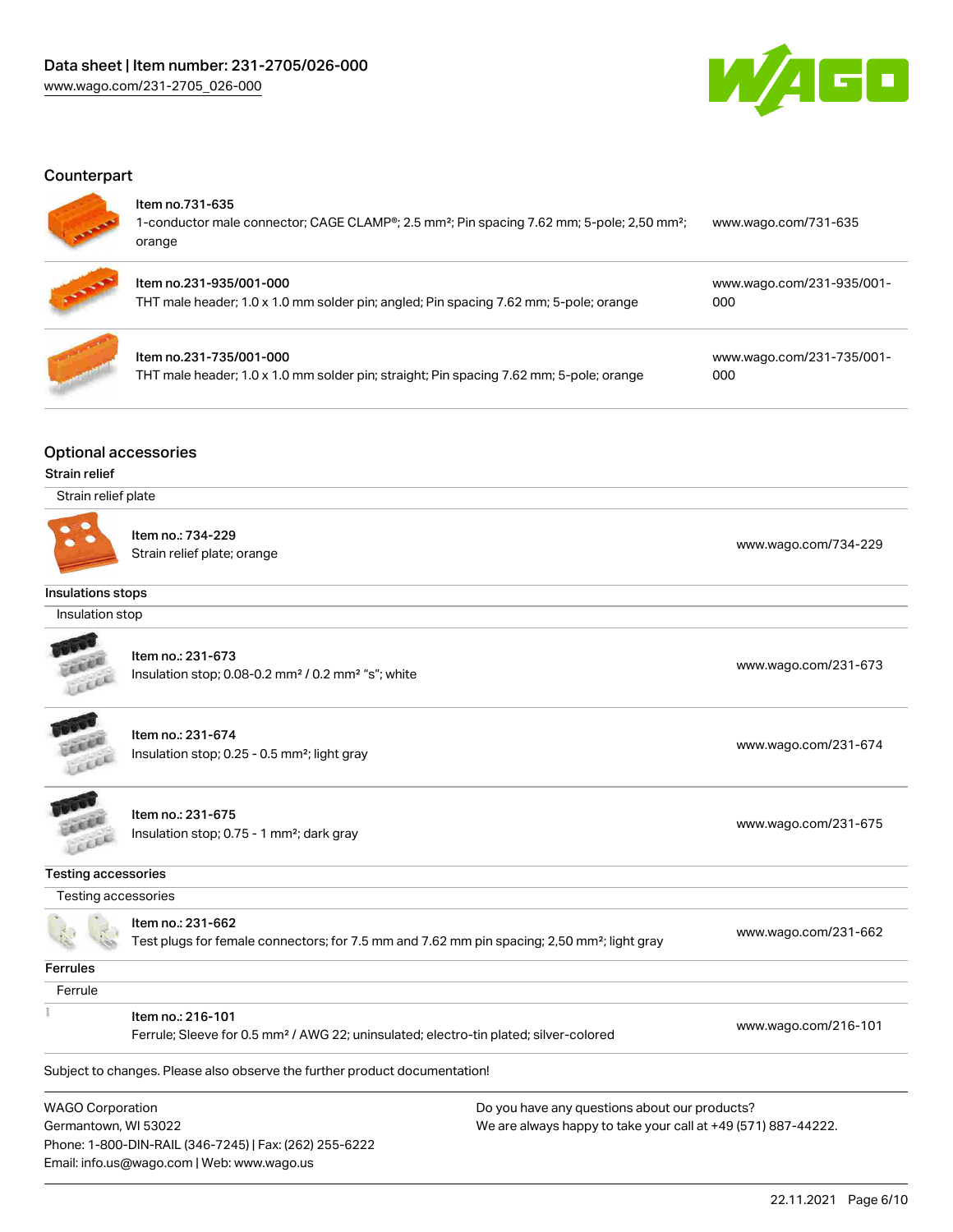### Data sheet | Item number: 231-2705/026-000

Phone: 1-800-DIN-RAIL (346-7245) | Fax: (262) 255-6222

Email: info.us@wago.com | Web: www.wago.us

[www.wago.com/231-2705\\_026-000](http://www.wago.com/231-2705_026-000)



|                         | Item no.: 216-104<br>Ferrule; Sleeve for 1.5 mm <sup>2</sup> / AWG 16; uninsulated; electro-tin plated; silver-colored                                                             |                                                                                                                | www.wago.com/216-104 |
|-------------------------|------------------------------------------------------------------------------------------------------------------------------------------------------------------------------------|----------------------------------------------------------------------------------------------------------------|----------------------|
|                         | Item no.: 216-106<br>Ferrule; Sleeve for 2.5 mm <sup>2</sup> / AWG 14; uninsulated; electro-tin plated; silver-colored                                                             |                                                                                                                | www.wago.com/216-106 |
| ã.                      | Item no.: 216-102<br>Ferrule; Sleeve for 0.75 mm <sup>2</sup> / AWG 20; uninsulated; electro-tin plated; silver-colored                                                            |                                                                                                                | www.wago.com/216-102 |
|                         | Item no.: 216-103<br>Ferrule; Sleeve for 1 mm <sup>2</sup> / AWG 18; uninsulated; electro-tin plated                                                                               |                                                                                                                | www.wago.com/216-103 |
|                         | Item no.: 216-123<br>Ferrule; Sleeve for 1 mm <sup>2</sup> / AWG 18; uninsulated; electro-tin plated; silver-colored                                                               |                                                                                                                | www.wago.com/216-123 |
|                         | Item no.: 216-122<br>Ferrule; Sleeve for 0.75 mm <sup>2</sup> / AWG 20; uninsulated; electro-tin plated; silver-colored                                                            |                                                                                                                | www.wago.com/216-122 |
|                         | Item no.: 216-124<br>Ferrule; Sleeve for 1.5 mm <sup>2</sup> / AWG 16; uninsulated; electro-tin plated                                                                             |                                                                                                                | www.wago.com/216-124 |
|                         | Item no.: 216-142<br>Ferrule; Sleeve for 0.75 mm <sup>2</sup> / 18 AWG; uninsulated; electro-tin plated; electrolytic copper; gastight<br>crimped; acc. to DIN 46228, Part 1/08.92 |                                                                                                                | www.wago.com/216-142 |
|                         | Item no.: 216-132<br>Ferrule; Sleeve for 0.34 mm <sup>2</sup> / AWG 24; uninsulated; electro-tin plated                                                                            |                                                                                                                | www.wago.com/216-132 |
|                         | Item no.: 216-121<br>Ferrule; Sleeve for 0.5 mm <sup>2</sup> / AWG 22; uninsulated; electro-tin plated; silver-colored                                                             |                                                                                                                | www.wago.com/216-121 |
|                         | Item no.: 216-143<br>Ferrule; Sleeve for 1 mm <sup>2</sup> / AWG 18; uninsulated; electro-tin plated; electrolytic copper; gastight<br>crimped; acc. to DIN 46228, Part 1/08.92    |                                                                                                                | www.wago.com/216-143 |
|                         | Item no.: 216-131<br>Ferrule; Sleeve for 0.25 mm <sup>2</sup> / AWG 24; uninsulated; electro-tin plated; silver-colored                                                            |                                                                                                                | www.wago.com/216-131 |
|                         | Item no.: 216-141<br>Ferrule; Sleeve for 0.5 mm <sup>2</sup> / 20 AWG; uninsulated; electro-tin plated; electrolytic copper; gastight<br>crimped; acc. to DIN 46228, Part 1/08.92  |                                                                                                                | www.wago.com/216-141 |
|                         | Item no.: 216-152<br>Ferrule; Sleeve for 0.34 mm <sup>2</sup> / AWG 24; uninsulated; electro-tin plated                                                                            |                                                                                                                | www.wago.com/216-152 |
|                         | Item no.: 216-203<br>Ferrule; Sleeve for 1 mm <sup>2</sup> / AWG 18; insulated; electro-tin plated; red                                                                            |                                                                                                                | www.wago.com/216-203 |
|                         | Item no.: 216-202<br>Ferrule; Sleeve for 0.75 mm <sup>2</sup> / 18 AWG; insulated; electro-tin plated; gray                                                                        |                                                                                                                | www.wago.com/216-202 |
|                         | Item no.: 216-151<br>Ferrule; Sleeve for 0.25 mm <sup>2</sup> / AWG 24; uninsulated; electro-tin plated                                                                            |                                                                                                                | www.wago.com/216-151 |
| 1                       | Item no.: 216-204<br>Ferrule; Sleeve for 1.5 mm <sup>2</sup> / AWG 16; insulated; electro-tin plated; black                                                                        |                                                                                                                | www.wago.com/216-204 |
|                         | Subject to changes. Please also observe the further product documentation!                                                                                                         |                                                                                                                |                      |
| <b>WAGO Corporation</b> | Germantown, WI 53022                                                                                                                                                               | Do you have any questions about our products?<br>We are always happy to take your call at +49 (571) 887-44222. |                      |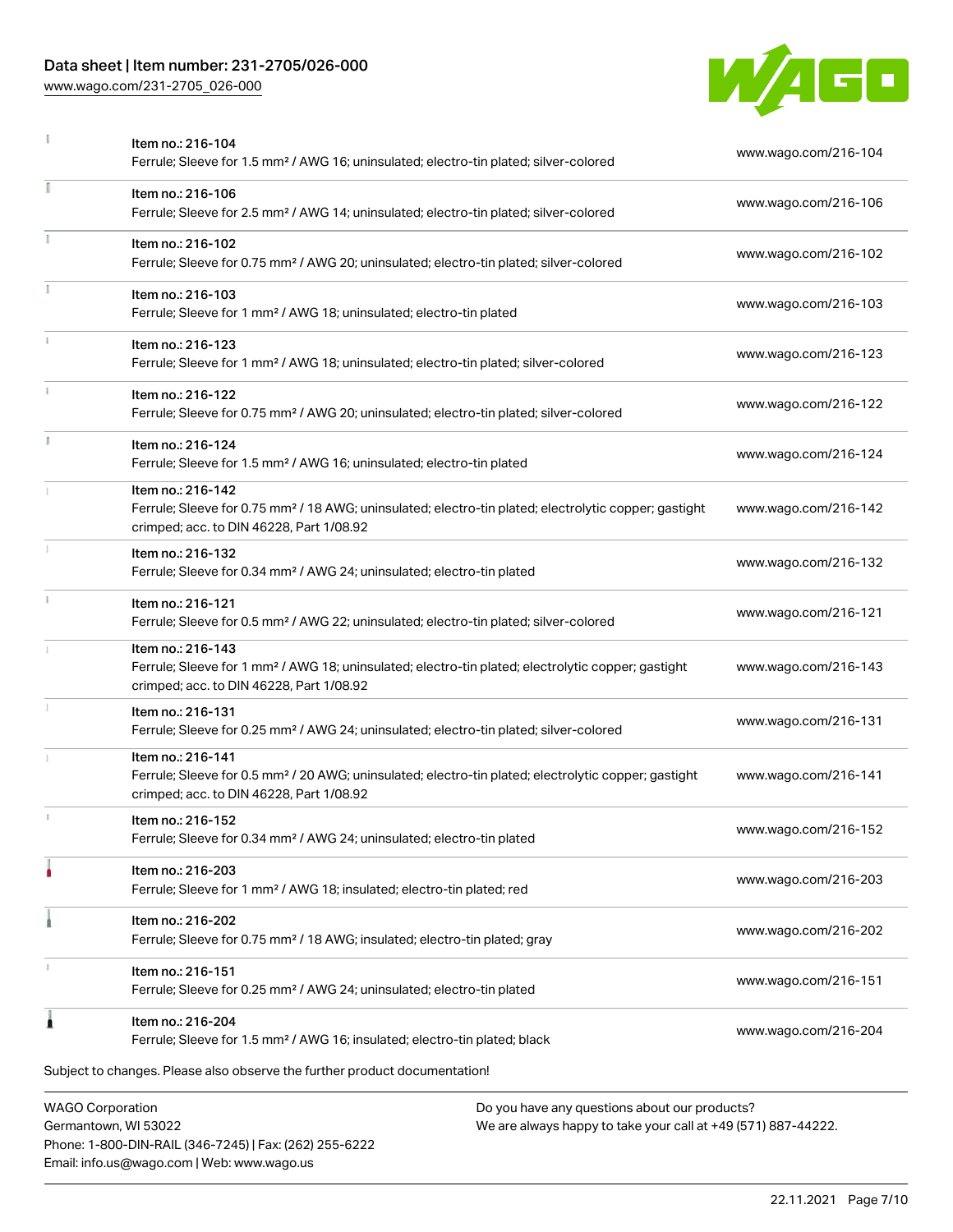[www.wago.com/231-2705\\_026-000](http://www.wago.com/231-2705_026-000)



| <b>WAGO Corporation</b> | Do you have any questions about our products?                                                                                                                                                           |                      |
|-------------------------|---------------------------------------------------------------------------------------------------------------------------------------------------------------------------------------------------------|----------------------|
|                         | Subject to changes. Please also observe the further product documentation!                                                                                                                              |                      |
|                         | Item no.: 216-322<br>Ferrule; Sleeve for 0.34 mm <sup>2</sup> / 22 AWG; insulated; electro-tin plated; green                                                                                            | www.wago.com/216-322 |
|                         | Item no.: 216-321<br>Ferrule; Sleeve for 0.25 mm <sup>2</sup> / AWG 24; insulated; electro-tin plated; yellow                                                                                           | www.wago.com/216-321 |
|                         | Item no.: 216-301<br>Ferrule; Sleeve for 0.25 mm <sup>2</sup> / AWG 24; insulated; electro-tin plated; yellow                                                                                           | www.wago.com/216-301 |
|                         | Item no.: 216-262<br>Ferrule; Sleeve for 0.75 mm <sup>2</sup> / 18 AWG; insulated; electro-tin plated; electrolytic copper; gastight<br>crimped; acc. to DIN 46228, Part 4/09.90; gray                  | www.wago.com/216-262 |
|                         | Item no.: 216-284<br>Ferrule; Sleeve for 1.5 mm <sup>2</sup> / AWG 16; insulated; electro-tin plated; electrolytic copper; gastight<br>crimped; acc. to DIN 46228, Part 4/09.90; black                  | www.wago.com/216-284 |
|                         | Item no.: 216-264<br>Ferrule; Sleeve for 1.5 mm <sup>2</sup> / AWG 16; insulated; electro-tin plated; electrolytic copper; gastight<br>crimped; acc. to DIN 46228, Part 4/09.90; black                  | www.wago.com/216-264 |
|                         | Item no.: 216-263<br>Ferrule; Sleeve for 1 mm <sup>2</sup> / AWG 18; insulated; electro-tin plated; electrolytic copper; gastight crimped; www.wago.com/216-263<br>acc. to DIN 46228, Part 4/09.90; red |                      |
| 1                       | Item no.: 216-244<br>Ferrule; Sleeve for 1.5 mm <sup>2</sup> / AWG 16; insulated; electro-tin plated; electrolytic copper; gastight<br>crimped; acc. to DIN 46228, Part 4/09.90; black                  | www.wago.com/216-244 |
|                         | Item no.: 216-243<br>Ferrule; Sleeve for 1 mm <sup>2</sup> / AWG 18; insulated; electro-tin plated; electrolytic copper; gastight crimped; www.wago.com/216-243<br>acc. to DIN 46228, Part 4/09.90; red |                      |
| 1                       | Item no.: 216-224<br>Ferrule; Sleeve for 1.5 mm <sup>2</sup> / AWG 16; insulated; electro-tin plated; black                                                                                             | www.wago.com/216-224 |
|                         | Item no.: 216-221<br>Ferrule; Sleeve for 0.5 mm <sup>2</sup> / 20 AWG; insulated; electro-tin plated; white                                                                                             | www.wago.com/216-221 |
|                         | Item no.: 216-222<br>Ferrule; Sleeve for 0.75 mm <sup>2</sup> / 18 AWG; insulated; electro-tin plated; gray                                                                                             | www.wago.com/216-222 |
|                         | Item no.: 216-242<br>Ferrule; Sleeve for 0.75 mm <sup>2</sup> / 18 AWG; insulated; electro-tin plated; electrolytic copper; gastight<br>crimped; acc. to DIN 46228, Part 4/09.90; gray                  | www.wago.com/216-242 |
|                         | Item no.: 216-241<br>Ferrule; Sleeve for 0.5 mm <sup>2</sup> / 20 AWG; insulated; electro-tin plated; electrolytic copper; gastight<br>crimped; acc. to DIN 46228, Part 4/09.90; white                  | www.wago.com/216-241 |
|                         | Item no.: 216-223<br>Ferrule; Sleeve for 1 mm <sup>2</sup> / AWG 18; insulated; electro-tin plated; red                                                                                                 | www.wago.com/216-223 |
|                         | Item no.: 216-201<br>Ferrule; Sleeve for 0.5 mm <sup>2</sup> / 20 AWG; insulated; electro-tin plated; white                                                                                             | www.wago.com/216-201 |
|                         | Item no.: 216-144<br>Ferrule; Sleeve for 1.5 mm <sup>2</sup> / AWG 16; uninsulated; electro-tin plated; electrolytic copper; gastight<br>crimped; acc. to DIN 46228, Part 1/08.92; silver-colored       | www.wago.com/216-144 |

Germantown, WI 53022 Phone: 1-800-DIN-RAIL (346-7245) | Fax: (262) 255-6222 Email: info.us@wago.com | Web: www.wago.us

We are always happy to take your call at +49 (571) 887-44222.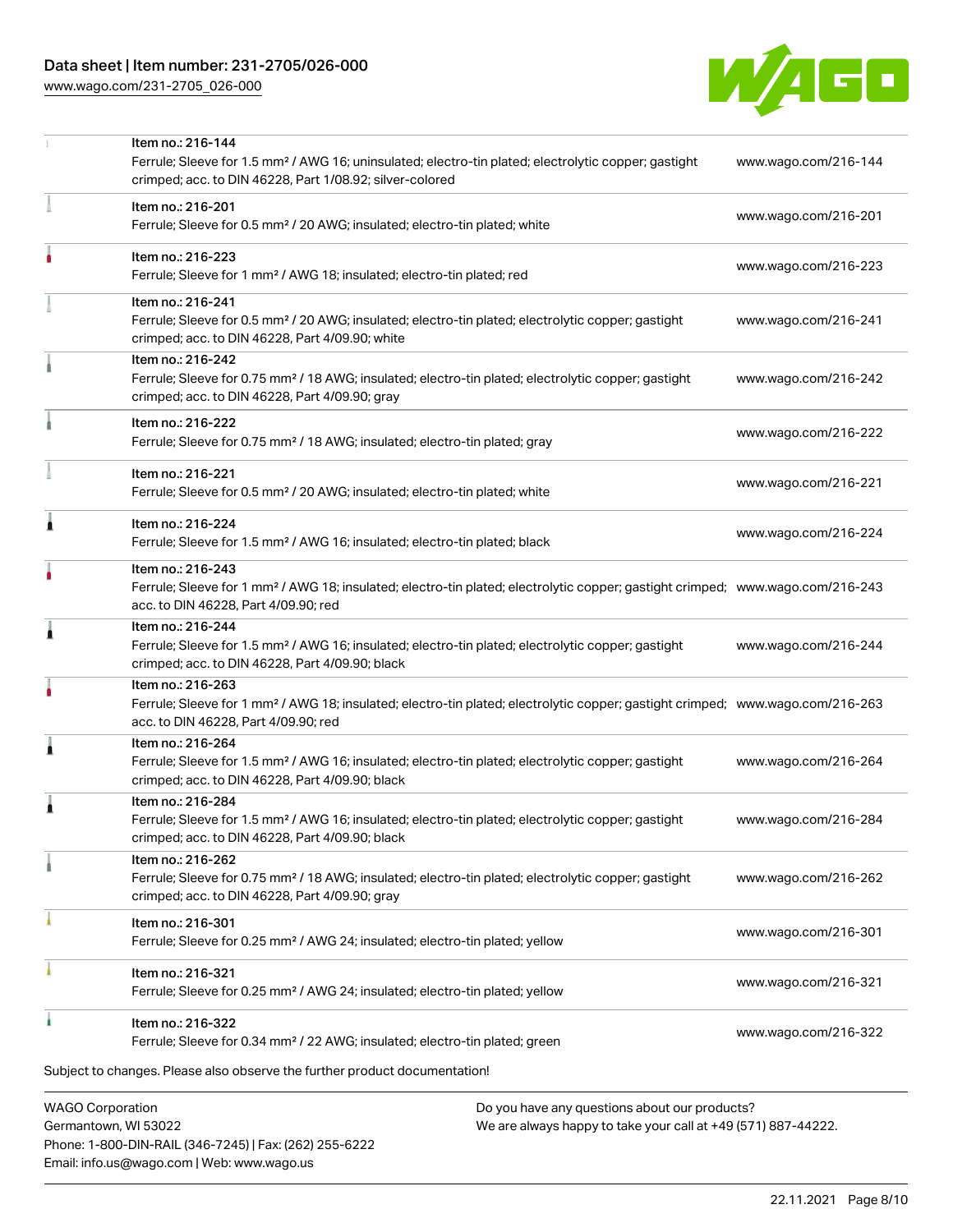[www.wago.com/231-2705\\_026-000](http://www.wago.com/231-2705_026-000)



|                                                                                                                                                                                    | Item no.: 216-302                                                                                                                                                                                                                   |                                  |               | www.wago.com/216-302 |
|------------------------------------------------------------------------------------------------------------------------------------------------------------------------------------|-------------------------------------------------------------------------------------------------------------------------------------------------------------------------------------------------------------------------------------|----------------------------------|---------------|----------------------|
|                                                                                                                                                                                    | Ferrule; Sleeve for 0.34 mm <sup>2</sup> / 22 AWG; insulated; electro-tin plated; light turquoise                                                                                                                                   |                                  |               |                      |
| Marking accessories<br>Marking strip                                                                                                                                               |                                                                                                                                                                                                                                     |                                  |               |                      |
|                                                                                                                                                                                    | Item no.: 210-331/762-202                                                                                                                                                                                                           |                                  |               |                      |
|                                                                                                                                                                                    | Marking strips; as a DIN A4 sheet; MARKED; 1-16 (100x); Height of marker strip: 2.3 mm/0.091 in; Strip<br>length 182 mm; Horizontal marking; Self-adhesive; white                                                                   |                                  | /762-202      | www.wago.com/210-331 |
| Item no.: 210-332/762-020<br>Marking strips; as a DIN A4 sheet; MARKED; 1-20 (80x); Height of marker strip: 3 mm; Strip length 182<br>mm; Horizontal marking; Self-adhesive; white |                                                                                                                                                                                                                                     | www.wago.com/210-332<br>/762-020 |               |                      |
| <b>Downloads</b><br>Documentation                                                                                                                                                  |                                                                                                                                                                                                                                     |                                  |               |                      |
| <b>Additional Information</b><br>Technical explanations                                                                                                                            |                                                                                                                                                                                                                                     | 2019 Apr 3                       | pdf<br>2.0 MB | Download             |
| <b>CAD files</b><br>CAD data                                                                                                                                                       |                                                                                                                                                                                                                                     |                                  |               |                      |
|                                                                                                                                                                                    | 2D/3D Models 231-2705/026-000                                                                                                                                                                                                       |                                  | <b>URL</b>    | Download             |
| <b>CAE</b> data                                                                                                                                                                    |                                                                                                                                                                                                                                     |                                  |               |                      |
|                                                                                                                                                                                    | EPLAN Data Portal 231-2705/026-000                                                                                                                                                                                                  |                                  | <b>URL</b>    | Download             |
|                                                                                                                                                                                    | ZUKEN Portal 231-2705/026-000                                                                                                                                                                                                       |                                  | <b>URL</b>    | Download             |
|                                                                                                                                                                                    | EPLAN Data Portal 231-2705/026-000                                                                                                                                                                                                  |                                  | URL           | Download             |
|                                                                                                                                                                                    | <b>Environmental Product Compliance</b>                                                                                                                                                                                             |                                  |               |                      |
| <b>Compliance Search</b>                                                                                                                                                           |                                                                                                                                                                                                                                     |                                  |               |                      |
|                                                                                                                                                                                    | Environmental Product Compliance 231-2705/026-000<br>2-conductor female connector; Push-in CAGE CLAMP <sup>®</sup> ; 2.5 mm <sup>2</sup> ; Pin spacing 7.62<br>mm; 5-pole; with integrated end plate; 2,50 mm <sup>2</sup> ; orange |                                  | <b>URL</b>    | Download             |

Subject to changes. Please also observe the further product documentation!

WAGO Corporation Germantown, WI 53022 Phone: 1-800-DIN-RAIL (346-7245) | Fax: (262) 255-6222 Email: info.us@wago.com | Web: www.wago.us